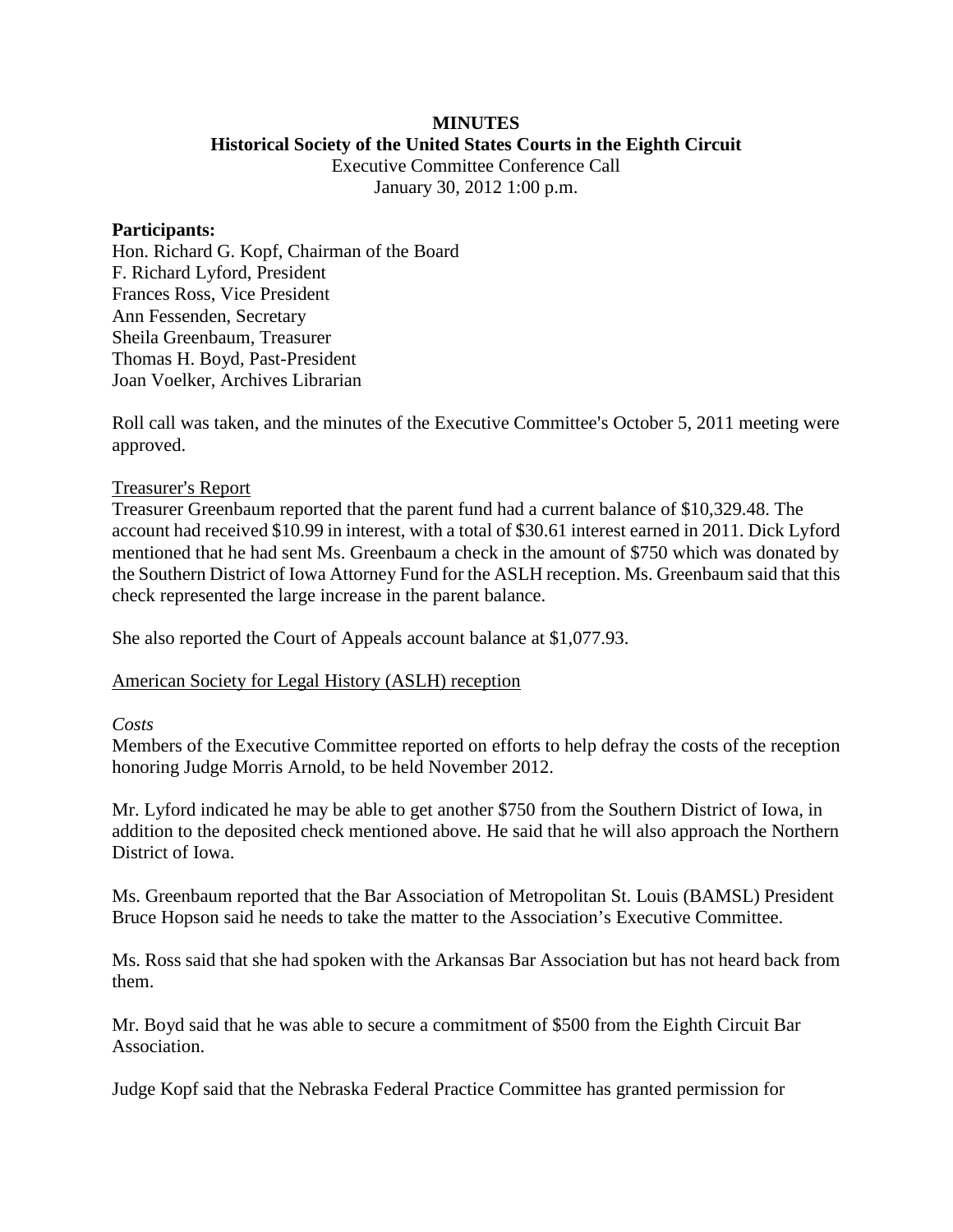\$1000-\$2,000 to be donated, with the exact amount to be determined.

# *Caterer Contract*

[Prior to the conference call meeting, Ms. Voelker emailed the Executive Committee a draft contract from Patty Long Catering proposing \$7,150 for a 2 hour, full service reception offering butler-passed and stationed hors d'oeuvres and an open beer and wine bar.]

Judge Kopf opened discussion of the proposed contract. Ms. Fessenden told the Committee that after considering several companies, the conclusion was that Patty Long Catering offered the most suitable reception. That company, she added, had experience with catering in the Eagleton Courthouse. Ms. Greenbaum commented that Patty Long did have a good reputation in the St. Louis area.

Chair Judge Kopf thought that the Committee could move forward on a catering contract once someone confirmed with ASLH the date and time of the reception and their intention to honor Judge Morris Arnold. Ms. Greenbaum said that she would contact ASLH for confirmation.

Mr. Lyford suggested that Ms. Greenbaum ask ASLH to grant free admission to its annual meeting and programs to Historical Society Secretary Ann Fessenden; her assistant, Joan Voelker; and representatives of contributing Eighth Circuit Historical Society branches and other contributing organizations. Ms. Greenbaum said she would take this to ASLH also.

Mr. Lyford then moved that the Executive Committee approve contracting with Patty Long Catering once ASLH confirms these items. The motion was seconded and approved.

## Eighth Circuit Judicial Conference, Aug. 7-10, 2012, Kansas City

The Committee then began preliminary discussion of the Historical Society Board of Directors meeting at the Judicial Conference.

## *Meeting*

It was concluded that the Committee would again like a 7:00 a.m. meeting time, to be held on the Thursday of the meeting, falling on August 9. The Committee also agreed that the meeting would offer breakfast, to be paid for by the Historical Society, and it was suggested that a continental menu would help keep costs down. Ms. Fessenden said that she would contact the Circuit Executive's Office and report back at the next meeting on the meeting scheduling and breakfast costs.

## *Election of Officers*

Ms. Fessenden noted that the Society would need to elect new officers at the meeting, as their two year term would be up at that time. Chair Judge Kopf proposed nominating the current officers for reelection and asked that everyone think about this for the next meeting.

## *Conference Display*

Ms. Fessenden brought up the topic of a display for the conference, whose theme will be,